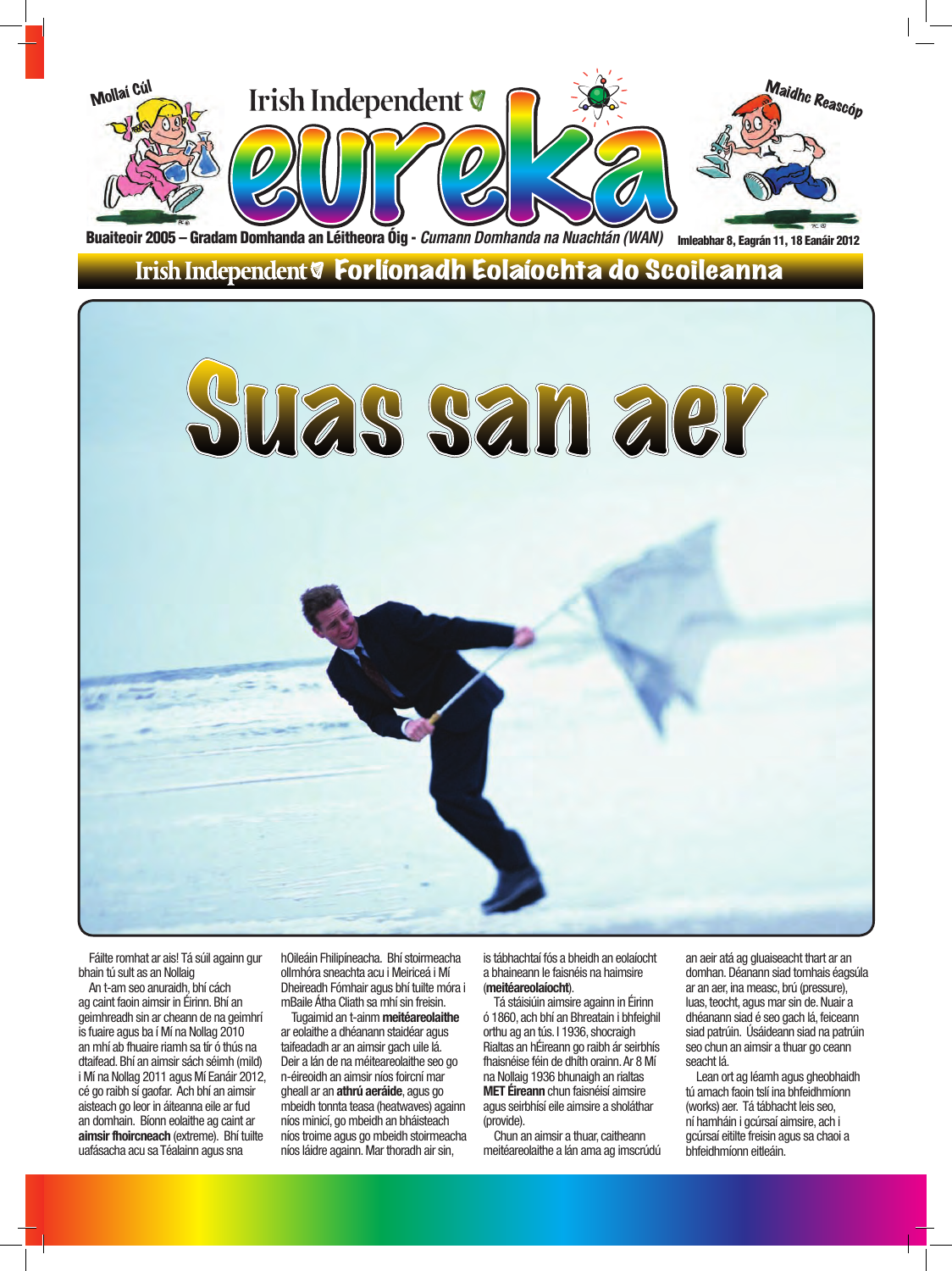

## hfuil aer ann? **Brú aníos**

Mí Dheireadh Fómhair seo caite, d'insíomar duit go n-úsáideann paraisiúit aer chun moill a bhaint as an spástointeálaí (space shuttle) agus é ag filleadh ar an domhan. Úsáideann paraisiúit, faoileoirí (gliders) agus balúin aer ar bhealaí éagsúla chun gluaiseacht tríd an spéir.Ach nuair nach féidir linn aer a fheiceail, tá sé deacair a shamhlú gur féidir aer a úsáid mar seo. Tá sé deacair a shamhlú go líonann aer spás, go bhfuil meáchan in aer nó go mbrúnn aer ar rudaí. An bhfuil aer ann ar chor ar bith? An rud fíor é aer? Faigh amach sa chéad ghníomhaíocht eile.



### **Bunábhair:**

- • Buicéad nó doirteal lán d'uisce
- • Cupán plaisteach nó polaistiréine
- • Páipéar nuachta nó páipéar síoda (tissue)

### **Treoracha:**

- 1. Crap (crumple) an páipéar agus cuir é ag bun an chupáin.
- 2. Cad a tharlóidh má thiontaíonn tú an cupán bun os cionn agus má bhrúnn tú síos go bun an uisce é (agus an páipéar istigh ann) go tapa? **Tuar**.

### 3. Bain triail as. An raibh an ceart agat?

### **Cén fáth a dtarlaíonn sé seo?**

An raibh ionadh ort nár éirigh an páipéar fliuch? Go hiondúil, ceapann daoine go rachaidh an t-uisce isteach sa chupán agus go bhfliuchfaidh sé an páipéar. Ach deir eolaithe linn nach bhfuil aon spás sa chupán don uisce mar go bhfuil sé lán d'aer. Líonann aer spás sa tslí chéanna agus a líonann bloc adhmaid nó uisce é.



### **Colordialoght**

Ní hé amháin go líonann aer spás ach go mbíonn sé ag brú ar gach rud an t-am uile, ar do chorp san áireamh. Ní féidir leat aer a mhothú ag brú isteach ort mar go bhfuil do chorp ag brú amach leis an bhfórsa céanna atá ag an aer.

Bhí a fhios ag réamhaisnéiseoirí le 300 bliain anuas go raibh baint thábhachtach ag brú aeir le faisnéis aimsire. Tá sé éasca go leor aer a shamhlú ag brú anuas ar rud, ach brúnn sé aníos agus isteach ar thaobhanna freisin. Sa chéad ghníomhaíocht eile, gheobhaidh tú amach faoi aer ag brú aníos.



### **Bunábhair:**

- Buidéal plaisteach 500 ml (folamh) a bhfuil claibín air.
- **Uisce**
- Rud éigin a dhéanfaidh poll .i. tairne
- **Marla**

**Aire: Iarr ar mhúinteoir nó ar dhuine fásta eile cabhrú leat an poll a chur i mbun an bhuidéil.** 

### **Treoracha:**

- 1. Cuir poll i mbun an bhuidéil.
- 2. Clúdaigh an poll le píosa marla. Iarr ar do chairde cabhrú leat é a choinneáil daingean.
- 3. Líon an buidéal le huisce agus cuir an claibín air go docht.
- 4. Tuar cad a tharlóidh má bhaineann tú an marla den pholl.
- 5. Coinnigh greim ar an mbuidéal os cionn doirtil. Bain an marla ón bpoll.
- 6. An raibh an ceart agat?

### **Cén fáth a dtarlaíonn sé seo?**

Ní scairdeann (gushes) an t-uisce amach mar tá an t-aer ag brú chomh tréan sin aníos in aghaidh an phoill, go gcoimeádann sé an t-uisce istigh sa bhuidéal.

### **Smaoinigh air seo:**

Déan iarracht turgnamh a dhearadh a thaispeánann go mbrúnn aer ar thaobhanna.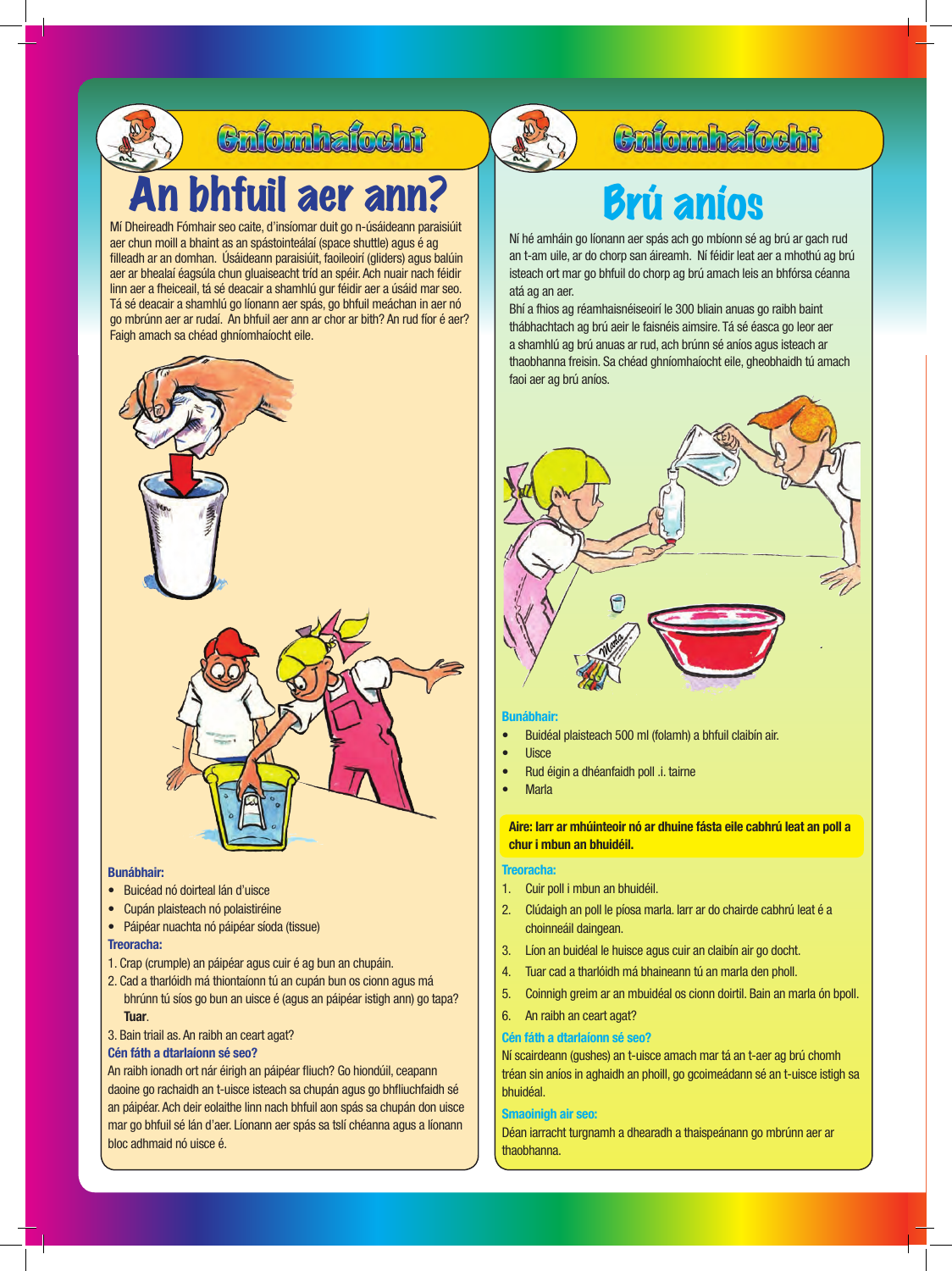

### **Bunábhair:**

- • 2 phíosa páipéir
- **Treoracha:**
- 1. Iarr ar do chara breith ar an dá
	- phíosa páipéir os comhair a b(h)éil sa chaoi go bhfuil an dá phíosa i dteagmháil le chéile (féach ar an léaráid).
- 2. Tabhair dúshlán do do chara iarr air/uirthi séideadh idir an dá phíosa páipéir chun iad a scaradh ó chéile (apart).
- 3. Tá sé dodhéanta is cuma cé chomh láidir agus a shéideann sé/sí!

### **Cén fáth a dtarlaíonn sé seo?**

Bíonn aer áirithe ag gluaiseacht go tapa agus bíonn aer eile ag gluaiseacht go mall. Is láidre a bhrúnn aer a ghluaiseann go mall in aghaidh rudaí ná aer a ghluaiseann go tapa. Nuair a shéideann duine idir na píosaí páipéir, tá an t-aer sin ag gluaiseacht go tapa.Ach tá an t-aer ar gach aon taobh de na píosaí páipéir ag gluaiseacht go mall agus tá sé níos láidre ná an t-aer atá ag gluaiseacht go tapa. Mar sin, brúnn an t-aer sin le chéile iad.

## *<u>Enfombafocht</u>*

Is dócha go raibh daoine ag taibhreamh ó thús ama ar bhealaí chun eitilt a dhéanamh. Bhí draíocht i gceist sna seanscéalta ar eitilt. Bhí finscéal amháin ann faoi **Pegasus**, capall ar a raibh sciatháin. I bhfinscéal eile, rinne **Daedalus** staidéar ar éin ag eitilt. Thosaigh sé ag bailiú cleití agus céarach (wax) choinnle chun sciatháin a dhéanamh dó féin. Theastaigh óna mhac, **Icarus**, triail a bhaint as eitilt freisin. Labhair le do mhúinteoir faoi na scéalta seo.

Is iad na sciatháin an rud is tábhachtaí i gcúrsaí eitilte éan agus eitleán. Bíonn cruth speisialta **aereiteoige** (aerofoil) ar an sciathán. Bíonn cuar ar a bharr agus bíonn sé cothrom thíos faoi. Toisc an chrutha seo, gluaiseann an t-aer atá

os cionn an sciatháin níos tapúla ná an t-aer atá faoin sciathán. Tá a fhios agat ón ngníomhaíocht leis an dá phíosa páipéir go mbrúnn aer a ghluaiseann go mall níos láidre ná aer a ghluaiseann go tapa. Mar sin, i gcas sciatháin, tá an t-aer faoin sciathán ag brú níos mó ná an t-aer atá os cionn an sciatháin. Coimeádann sé seo an t-éan nó an t-eitleán thuas san aer.

### **Bunábhair:**

- Píosa páipéir atá thart ar 4 cm ar leithead
- **Treoracha:** 1. Beir ar an bpíosa páipéir le do dhá lámh. Cad a tharlóidh má shéideann tú thar bharr an pháipéir (féach ar an
	- léaráid)? **Tuar**.
- 2. Cá bhfuil an t-aer atá ag gluaiseacht go tapa agus cá bhfuil an t-aer atá ag gluaiseacht go mall?
- 3 Bain triail as. An raibh an ceart agat?
- 4 Cad a insíonn sé seo duit faoi aer ag gluaiseacht go tapa agus aer ag gluaiseacht go mall?

## Eitleáin agus an aimsir



Sa bhliain 1936, beagáinín níos mó ná 75 bliain ó shin, bhí cúigear paisinéirí agus píolóta ar an gcéad eitilt riamh le hAer Lingus. Ní raibh ach sé shuíochán ar an eitleán. Bhí a fhios ag eolaithe go mbeadh tuairiscí speisialta ar an aimsir ag teastáil le haghaidh na n-eitleán freisin mar go bhfuil an-tábhacht i gcúrsaí sábháilteachta eitilte le haimsir agus le gluaiseacht an aeir. B'shin ceann de na fáthanna gur thosaigh Met

Éireann ag soláthar faisnéisí aimsire thart ar an am sin, 75 bliain ó shin.

### **Arbh eol duit?**

Rinne Orville agus Wilbur Wright, beirt dheartháireacha, an chéad eitleán ar éirigh leis eitilt riamh. Chuir siad an t-ainm 'The Flyer' air agus d'eitil siad é ar an 17 Mí na Nollag, 1903 i North Carolina, S.A.M. D'éirigh an t-eitleán san aer, d'iompair sé Orville 36 m agus d'fhan sé 12 shoicind 'ag eitilt' san aer.